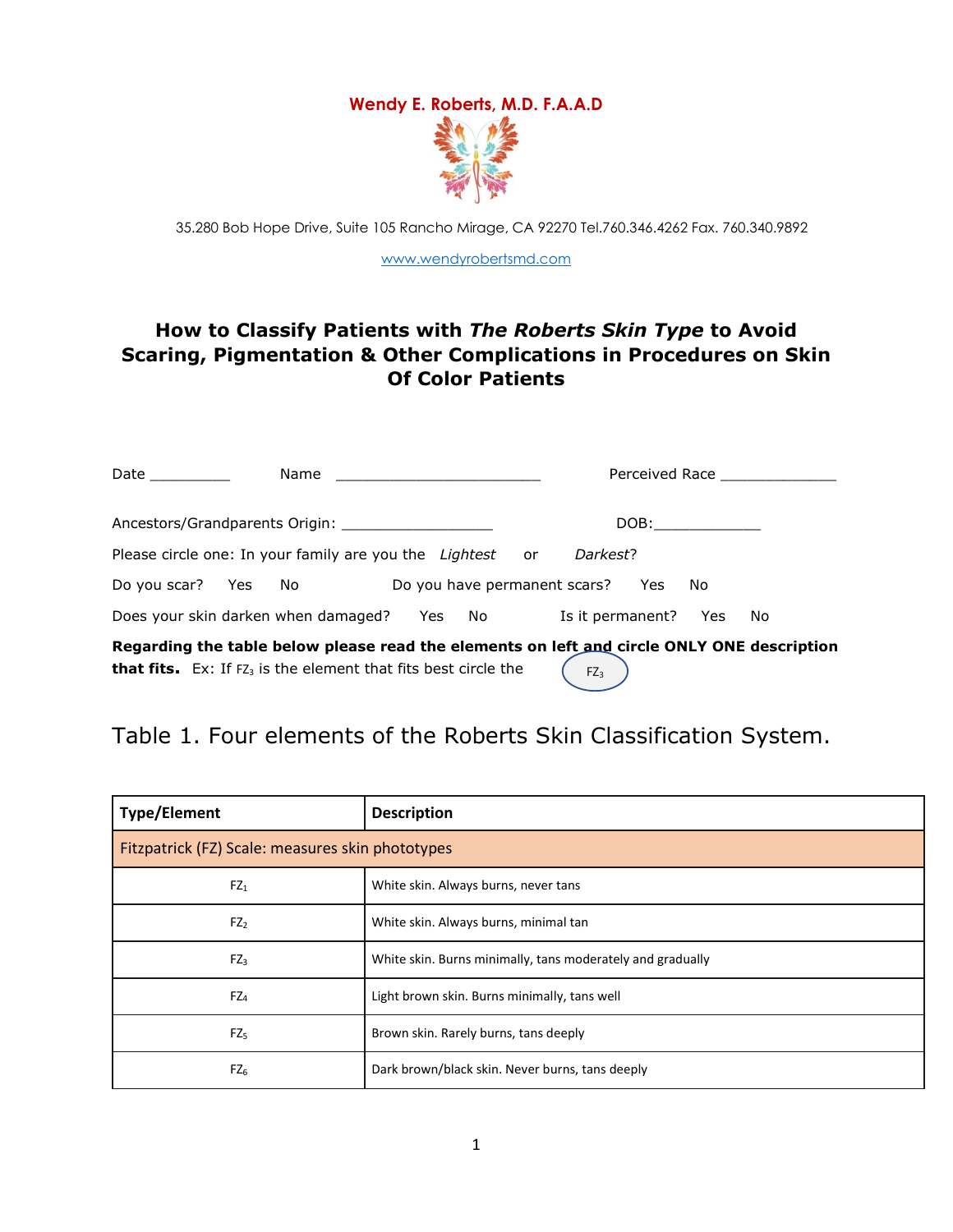### **Wendy E. Roberts, M.D. F.A.A.D**



35.280 Bob Hope Drive, Suite 105 Rancho Mirage, CA 92270 Tel.760.346.4262 Fax. 760.340.9892

#### [www.wendyrobertsmd.com](http://www.wendyrobertsmd.com/)

| Roberts Hyperpigmentation (H) Scale: propensity for pigmentation |                                                    |  |  |  |
|------------------------------------------------------------------|----------------------------------------------------|--|--|--|
| $H_0$                                                            | Hypopigmentation                                   |  |  |  |
| $H_1$                                                            | Minimal and transient (<1 year) hyperpigmentation  |  |  |  |
| H <sub>2</sub>                                                   | Minimal and permanent (>1 year) hyperpigmentation  |  |  |  |
| $H_3$                                                            | Moderate and transient (<1 year) hyperpigmentation |  |  |  |
| $H_4$                                                            | Moderate and permanent (>1 year) hyperpigmentation |  |  |  |
| H <sub>5</sub>                                                   | Severe and transient (<1 year) hyperpigmentation   |  |  |  |
| $H_6$                                                            | Severe and permanent (>1 year) hyperpigmentation   |  |  |  |
| Glogau (G) Scale: describes photoaging                           |                                                    |  |  |  |
| ${\sf G}_1$                                                      | No wrinkles, early photoaging                      |  |  |  |
| G <sub>2</sub>                                                   | Wrinkles in motion, early to moderate photoaging   |  |  |  |
| G <sub>3</sub>                                                   | Wrinkles at rest, advanced photoaging              |  |  |  |
| $G_4$                                                            | Only wrinkles, severe photoaging                   |  |  |  |
| Roberts Scarring (S) Scale: describes scar morphology            |                                                    |  |  |  |
| $S_0$                                                            | Atrophy                                            |  |  |  |
| $\mathsf{S}_1$                                                   | None                                               |  |  |  |
| S <sub>2</sub>                                                   | Macule                                             |  |  |  |
| S <sub>3</sub>                                                   | Plaque within scar boundaries                      |  |  |  |
| $S_4$                                                            | <b>Keloid Formation</b>                            |  |  |  |
| S <sub>5</sub>                                                   | Keloidal nodule                                    |  |  |  |